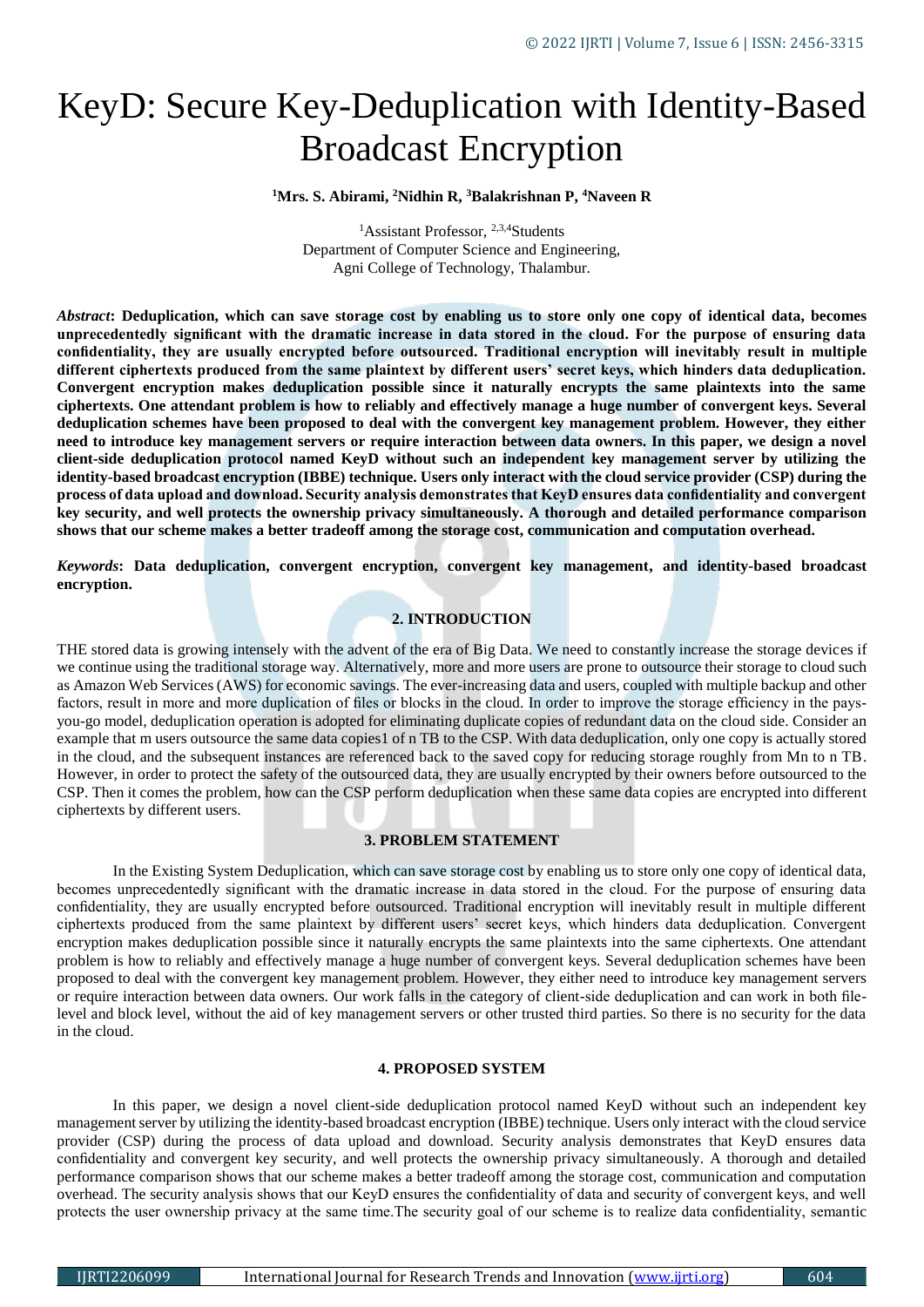security of convergent keys and ownership privacy. We propose a novel client-side deduplication scheme. Specifically, we make a combination of convergent encryption (CE) and ID-based broadcast encryption (IBBE) to achieve secure and efficient convergent key management, without introducing any other independent key management servers or trusted third parties. • Security analysis demonstrates that our scheme ensures the confidentiality of data files and the security of convergent keys. • A comprehensive performance comparison between KeyD and several present works is given, showing that our .scheme makes a better tradeoff among the storage cost, communication overhead and computation overhead

# **5. SYSTEM ARCHITECTURE**

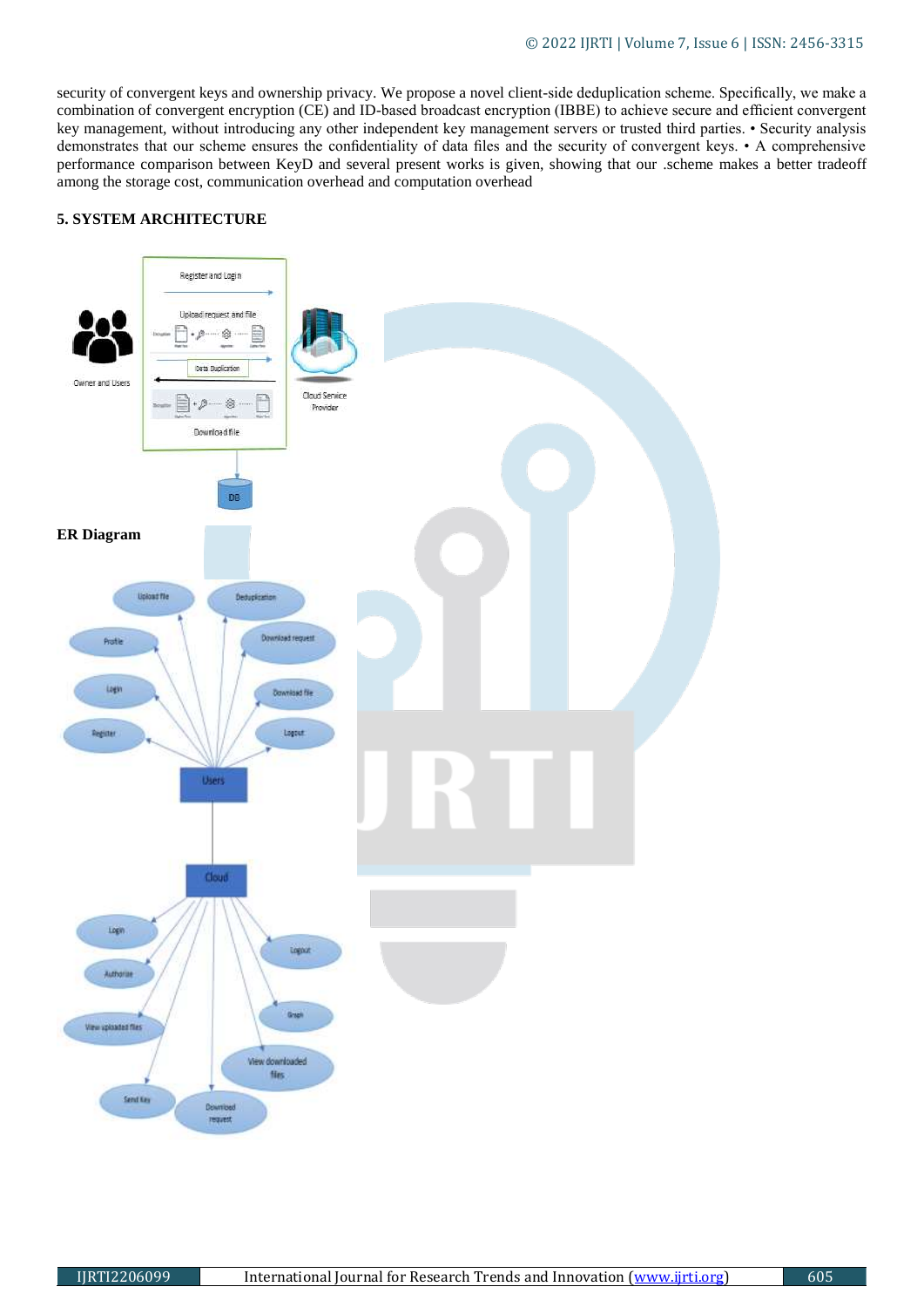### **6. REQUIREMENT ANALYSIS:**

## **Software Environment**

# **Java Technology**

# Java technology is both a programming language and a platform.

### The Java Programming Language

The Java programming language is a high-level language that can be characterized by all of the following buzzwords:

| $\blacksquare$ | Architecture neutral | Interpreted   |
|----------------|----------------------|---------------|
| $\blacksquare$ | Object oriented      | Multithreaded |
| $\blacksquare$ | Portable             | Robust        |
| $\blacksquare$ | Distributed          | Dynamic       |
|                | High performance     | Secure        |

With most programming languages, you either compile or interpret a program so that you can run it on your computer. The Java programming language is unusual in that a program is both compiled and interpreted. With the compiler, first you translate a program into an intermediate language called *Java byte codes* —the platform-independent codes interpreted by the interpreter on the Java platform. The interpreter parses and runs each Java byte code instruction on the computer. Compilation happens just once; interpretation occurs each time the program is executed. The following figure illustrates how this works. You can think of Java byte codes as the machine code instructions for the *Java Virtual Machine* (Java VM). Every Java interpreter, whether it's a development tool or a Web browser that can run applets, is an implementation of the Java VM. Java byte codes help make "write once, run anywhere" possible. You can compile your program into byte codes on any platform that has a Java compiler. The byte codes can then be run on any implementation of the Java VM. That means that as long as a computer has a Java VM, the same program written in the Java programming language can run on Windows 2000, a Solaris workstation, or on an iMac.

## **7**. **SYSTEM TESTING**

The purpose of testing is to discover errors. Testing is the process of trying to discover every conceivable fault or weakness in a work product. It provides a way to check the functionality of components, sub-assemblies, assemblies and/or a finished product It is the process of exercising software with the intent of ensuring that the system meets its requirements and user expectations and does not fail in an unacceptable manner. are various types of test.

# **8. APPLICATION AND FUTURE ENHANCEMENT**

This application should be used for all cloud uploaded files in that website. For our future work, we will try to seek ways to protect the identity privacy of data owners, which is not considered in our scheme.

# **9. CONCLUSION**

In this paper, we propose a secure client-side deduplication scheme KeyD to effectively manage convergent keys. Data deduplication in our design is achieved by interactions between data owners and the Cloud Service Provider (CSP), without participation of other trusted third parties or Key Management Cloud Service Providers. The security analysis shows that our KeyD ensures the confidentiality of data and security of convergent keys, and well protects the user ownership privacy at the same time. Experimental results demonstrate that the security of our scheme is not at the expense of the performance.

## **REFERENCES**

1. Amazon Web Services, [Online]. Available: https://aws.amazon.com/cn/.

2. D.A. Sarma, X. Dong, and A. Halevy, Bootstrapping pay-as-you-go data integration systems[C]. ACM SIGMOD International

3. Conference on Management of Data, SIGMOD 2008, Vancouver, Bc, Canada, June. DBLP, 2008:861-874.

4. J.R. Douceur, A. Adya, W.J. Bolosky, D. Simon, and M. Theimer, Reclaiming Space from Duplicate Files in a Serverless Distributed File System[C]. Distributed Computing Systems, 2002. Proceedings. 22nd International Conference on. IEEE, 2002: 617-624.

5. S. Ghemawat, H. Gobioff, and S. Leung, The Google File System[M]. SOSP '03 Proceedings of the nineteenth ACM symposium on Operating systems principles, 2003, 37(5): 29-43.

6. D. Borthakur, HDFS architecture guide[J]. Hadoop Apache Project, 2008, 53.